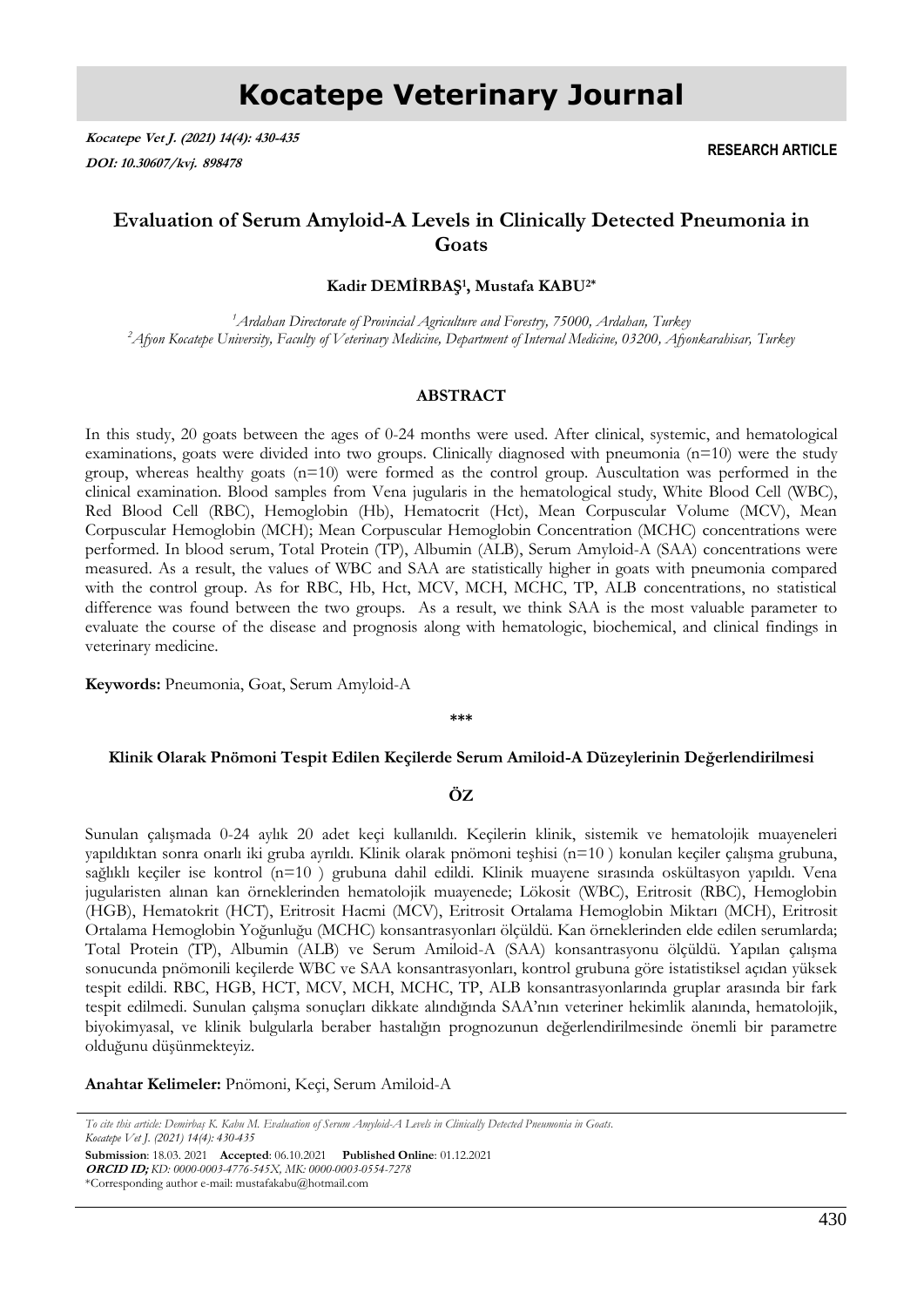## **INTRODUCTION**

Respiratory infections are common in livestock. However, pneumonic pasteurellosis is the most common and widely prevalent disease among respiratory system infections in ruminants. Typically, the infection is highly contagious and mostly fatal. Thus, it causes serious economic losses in the livestock sector. The devastating impact of the disease on small ruminant breeding is also evident, and it leads to major deaths due to acute epidemics. Along with this fact, in terms of farm management, the use of chemotherapeutic drugs and intensification of vaccination programs in disease-intensive businesses cause high financial costs almost every year (Davies et al. 1997, Daniel et al. 2006, Mohamed and Abdelsalam, 2008).

Acute Phase Response (APR) is a response that develops following infective cases, inflammatory reactions, immunological problems, traumatic or neoplastic events, and it has been reported that this response develops with systemic and metabolic changes (Gruys et al. 1994, Petersen et al. 2004). Most of the acute phase proteins (APP) have been examined thoroughly for human medicine and are now being used routinely in the diagnosis and prognosis of most diseases. It is considered that APPs can have important usage areas in animal health. In the light of these facts, although APPs have different importance for various animal species, it is a fact that not enough studies have been done in this area, so APPs cannot be used in the field of animal health on the scale of routine tests (Gökçe and Bozukluhan 2009, Eckersall and Bell 2010). Recent studies have presented that Haptoglobin (Hp) and Serum Amyloid A (SAA) are among the essential acute phase proteins for ruminants and  $\alpha$ 1 acid glycoprotein (AGP) is of moderate importance (Eckersall and Bell 2010). The ratio of APPs in plasma concentrations depends on the severity and activity of the inflammatory reaction, and the determination of the number of APPs in the blood circulation can provide information about the current inflammatory reaction. It has been observed that serum or plasma Haptoglobin (Hp) concentration increases in cattle in natural or experimentally induced infective conditions after inflammatory or traumatic events (Alsemgeest 1994, Heegard et al. 2000, Fisher et al. 2001). Studies have reported that Hp rates in cattle are a very important variable in the diagnosis of bacterial (Skinner et al. 1991) and viral (Höfner et al. 1994) infections and that the concentration of Hp increases substantially in these infections. It has been reported that in some infections such as Bovine Viral Diarrhea (BVD), Mannheimia haemolytica infection, Pasteurella multocida infection, mastitis, metritis, and hepatic lipidosis, changes in serum Hp rates can be an important parameter for APR (Petersen et al. 2004, Eckersall and Bell 2010).

In this study, it was aimed to determine serum amyloid A levels in clinically healthy goats with pneumonia and to determine the relationship between these levels and routine hematological and biochemical parameters.

## **MATERIAL AND METHOD**

## **Animal Material and Clinical Examinations**

0 to 24-month-old 20 goats coming from a private business within the borders of Afyon province were used. Then, the goats with respiratory problems were detected in the businesses, and anamnesis was gathered. Following the anamnesis, the goats diagnosed with pneumonia underwent routine systemic clinic, body temperature, heart and respiratory rate, mucus membrane, and lung auscultation examinations; then, the goats diagnosed with clinical pneumonia formed the disease group (Group P n=10). The Control Group (Group C, n=10) underwent routine systemic clinic, body temperature, heart and respiratory rate, mucus membrane, and lung auscultation examinations and formed by the goats presenting no pathologic conditions. The research was sanctioned by Afyon Kocatepe University Animal Experiments Local Ethics Committee (49533702/145).

Blood samples were obtained from the V. Jugularis of goats in both groups, in accordance with the appropriate technique, into a dry biochemistry tube (red-capped) for serum and EDTA tubes for plasma and hematological assessments. In blood samples, WBC (White Blood Cell), RBC (Red Blood Cell), Hemoglobin (HGB), Hematocrit (HCT), MCV, MCH, and MCHC measurements were made hematologically (Compteur Analyseur d'Hematologie MS9-3). Blood samples were centrifuged at 5000 g for 10 minutes at room temperature. Serums were kept at –20 °C until the measurement phase. Total Protein (BIOLABO SA TP Test Kit), Albumin (BIOLABO SA ALB Test Kit) measurements were analyzed in ELISA Reader (Awareness Technology, Inc. U.S.A. ChemWell) using commercial kits. Serum Amyloid A (Cusabio Biotech CO., LTD. Goat serum amyloid A Test Kit) was measured using commercial kits in ELISA (Chromate 4300 Microplate Reader / Awareness Technology).

In order to statistically analyze the study, the normal distribution test was performed with the Kolmogorov-Smirnov test, and it was observed that the data were not homogeneously distributed. Considering the sampling number, the Mann-Whitney U test was used for intergroup comparisons for each parameter. The level of significance was calculated as  $p \leq 0.05$ .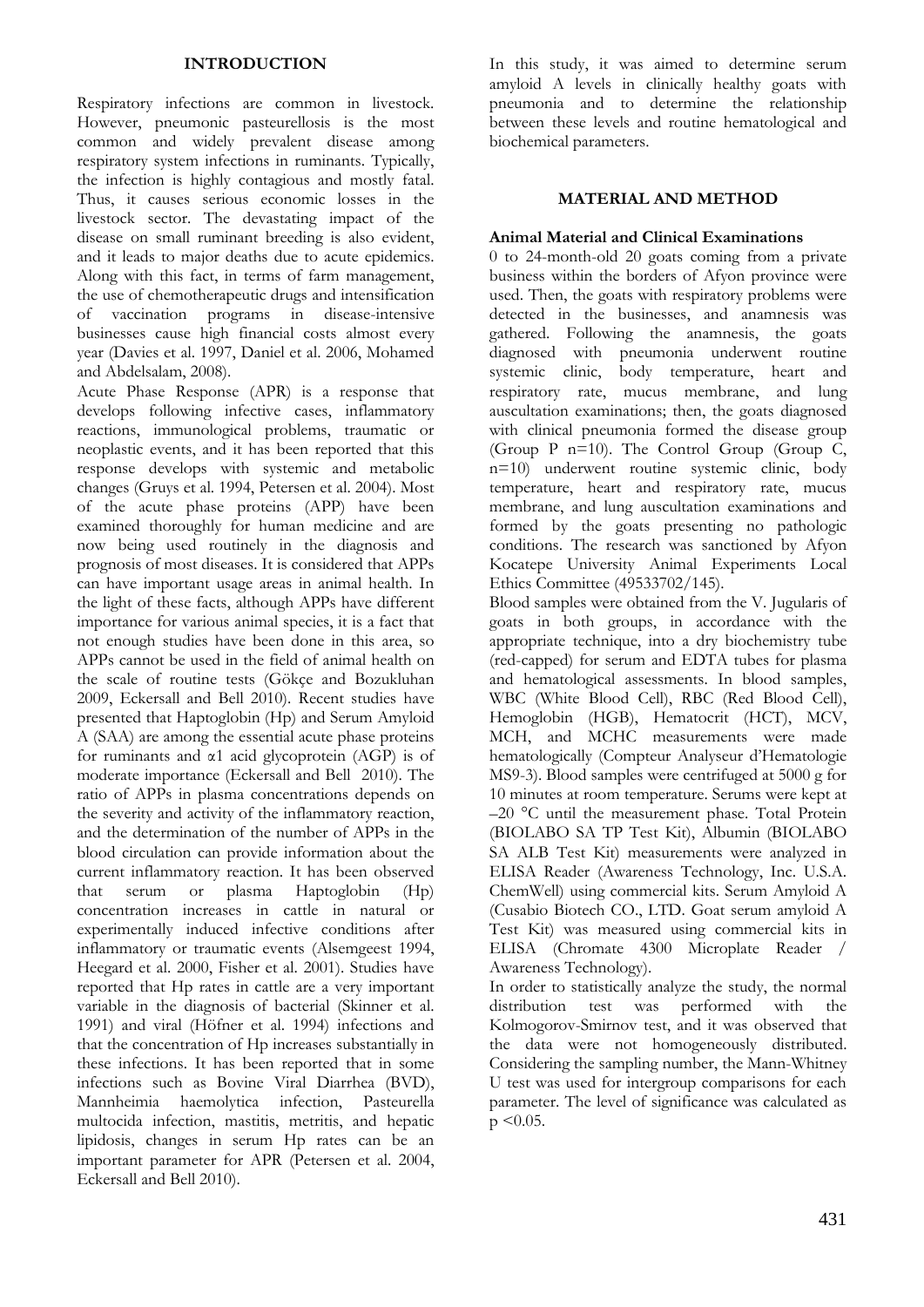#### **RESULT**

Serum Amyloid A (ng/ml) levels were evaluated in the presented study. Serum amyloid A concentration was statistically ( $p \leq 0.001$ ) higher in the pneumonia group compared to the control group. Serum Amyloid A concentration was determined as 3381.17  $\pm$  178.97 (mean  $\pm$  SE) in the P group, while it reached up to 719.56  $\pm$  133.01 (mean  $\pm$  SE) levels in the study group and was higher than the control group. (Table 1)

In the present study, serum T. Protein and Albumin levels were evaluated among biochemical parameters. Serum T. Protein concentration was found as 85.70 ± 11.24 (mean  $\pm$  SE) in the control group and 90.01  $\pm$ 8.05 (mean  $\pm$  SE) in the pneumonia group. Serum Albumin concentration was  $27.00 \pm 4.49$  (mean  $\pm$ 

SE) in the control group and 25.53  $\pm$  4.34 (mean  $\pm$ SE) in the study group. (Table 1)

In our study, WBC (x109/L) concentration was found to be significantly higher  $(p<0.001)$  in the Pneumonia group (P:20,71±5.66 x109/L) compared to the control group (F:  $10.22 \pm 2.46$ ) in the hematological examination. Again, in the P group, MCV (14.08  $\pm$  1.42) and MCH (5.47  $\pm$  0.60) values were statistically significant  $(p<0.05)$  compared to the Group C (MCV;  $12.76 \pm 1.08$ , MCH;  $4.95 \pm 0.30$ ). (Table 2)

In the evaluation of RBC (x1012/L), HGB (g/dl), HCT (%), and MCHC concentrations, there was no statistically significant difference (P> 0.05) in goats with pneumonia compared to the control group.  $(Table$  2)

|  | Table 1. SAA, TP and Alb Concentrations (Mean±SEM) in Pneumonia and Control Groups |
|--|------------------------------------------------------------------------------------|
|--|------------------------------------------------------------------------------------|

| Parameter  | Control           | Pneumonia      |          |
|------------|-------------------|----------------|----------|
| <b>SAA</b> | $719,56\pm133,01$ | 3381,17±178,97 | P<0.001  |
| T protein  | $85,70\pm11,24$   | $90,01\pm8,05$ | P > 0.05 |
| Albumin    | $27,00\pm4,49$    | $25,53\pm4,34$ | P > 0.05 |

\*P<0.05; \*\*P<0.01; \*\*\*P<0.001

**Table 2**. Hematologic Parameters Concentrations (mean ± SE) in Pneumonia and Control Groups

| Parameter   | Control          | Pneumonia        | $\mathbf{P}$ |
|-------------|------------------|------------------|--------------|
| <b>WBC</b>  | $10,22\pm2.46$   | $20,71 \pm 5.66$ | P<0.001      |
| <b>RBC</b>  | $12,79 \pm 1,39$ | $12,59\pm1,84$   | P > 0,05     |
| HGB         | $6,70\pm0,75$    | $6,81\pm0,86$    | P > 0,05     |
| <b>HCT</b>  | $17,06\pm2,13$   | $17,05 \pm 1,83$ | P > 0.05     |
| <b>MCV</b>  | $12,76 \pm 1,08$ | $14,08\pm1,42$   | P < 0.05     |
| <b>MCH</b>  | $4,95\pm0,30$    | $5,47\pm0,60$    | P<0.05       |
| <b>MCHC</b> | $39,33\pm2,38$   | $39,76 \pm 3,07$ | P > 0,05     |
|             |                  |                  |              |

 $*P<0.05$ ;  $*P<0.01$ ;  $**P<0.001$ 

#### **DISCUSSION**

Serum amyloid A (SAA) is among the group of apolipoproteins, the main functions of which are to bind, transport, and excrete lipoproteins. This protein also takes part in the immune response through neutrophil and macrophage activation or elimination of coliform bacteria. Further immune-related functions are to participate in monocyte chemotaxis, to inhibit.

432 Phagocyte oxidative burst, lymphocyte and endothelial cell proliferation, and to stimulate the migration and adhesion of T cells. Furthermore, SAA is in charge of detoxifying endotoxins and regulating phagocytosis during inflammation and infection. The fact that SAA concentration increases in farm animals in case of trauma, viral infections, and physical stress has been confirmed (Murata et al., 2004, Jensen and Whitehead 1998, Bolanos-Garcia and Miguel, 2002). SAA belongs to the large APP group in cattle and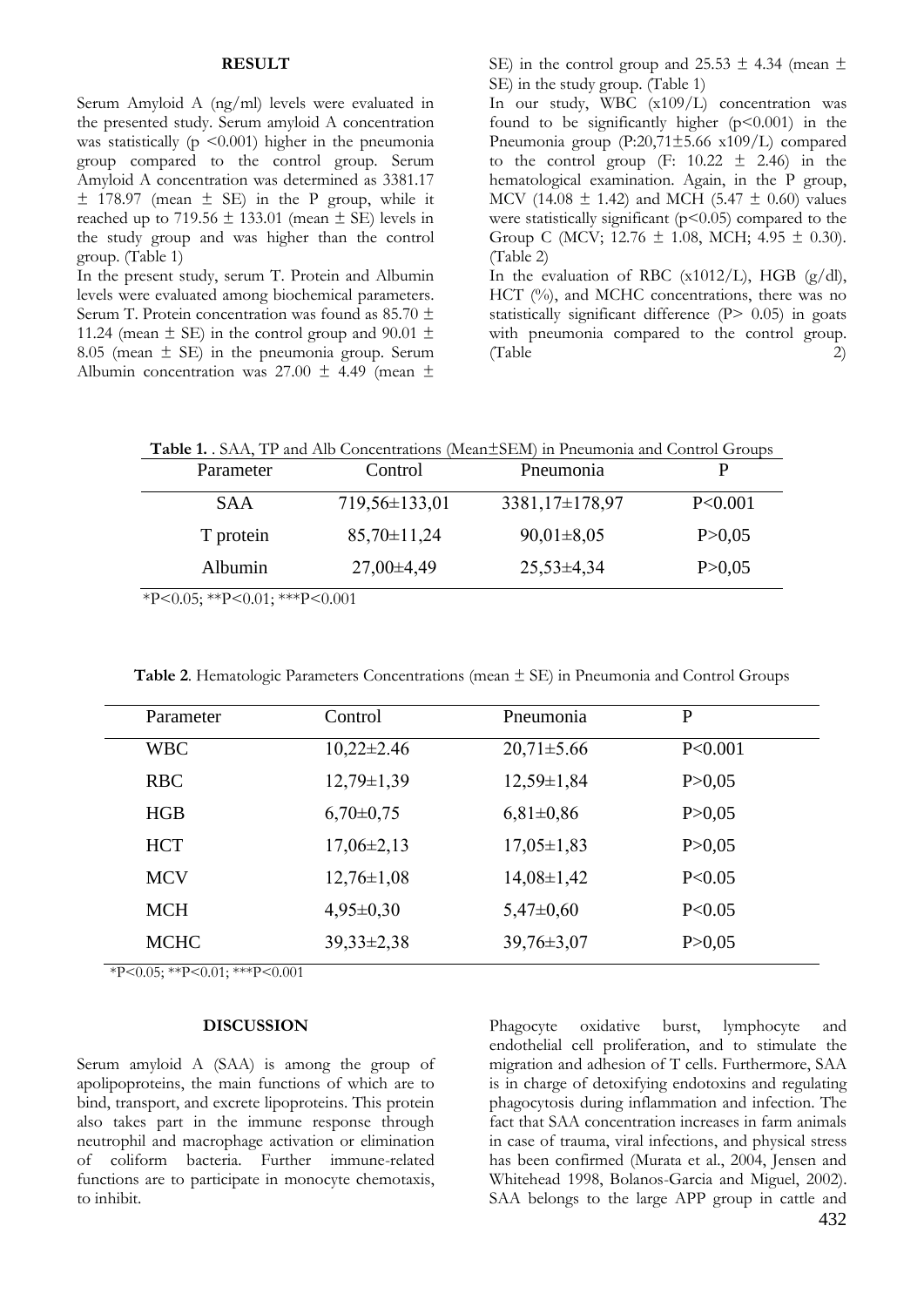small ruminants (Cray et al.2019). In our study, serum amyloid A concentration was statistically higher (p <0.001) in the pneumonia group in comparison to the control group. Serum Amyloid A concentration was determined as  $3381.17 \pm 178.97$  (mean  $\pm$  SE) in the P group, while it reached up to  $719.56 \pm 133.01$ (mean  $\pm$  SE) levels in the study group, which was more elevated compared to the control group.

Acute-phase protein studies are scarce not only on goats but also on sheep, and reference ranges have not been fully determined. In an experimental survey of goats, with subcutaneous turpentine administration, the SAA concentration value, which was 4.88 mg / L before the injection, reached up to 107.8 mg / L level in 24 hours (22-fold increase). Researchers have reported that SAA is a valuable indicator in determining inflammation in goats (Gonzalez et al., 2008). Corynebacterium pseudotuberculosis was applied to goats experimentally; SAA concentration (17.85  $\pm$  0.91 pg / mL) increased more rapidly and significantly (Jeber et al. 2016). The authors reported that this increase is due to the fact that hepatocytes and adipocytes produce SAA that is an acute phase marker that can respond swiftly to infections (Odhah et al., 2018). Gonzalez. et al. (2011) found the changes in haptoglobin level to be significant in their experimental pregnancy toxemia study on goats, while the changes in SAA concentration were not statistically significant. SAA value was determined as  $0.92 \mu$ g / mL in a study conducted on 55 goats to determine reference ranges of acute-phase proteins in healthy goats. SAA value in goats was determined as 0.46-0.50 mg / L in the measurements carried out with different ELISA kits (Czopowicz M. et al., 2017). In the measurements made in sheep diagnosed with Pasteurella, the SAA level was found higher in comparison to the control group. In their study on goats, they took samples from the farms where goats were vaccinated against Pasteurella and where the vaccination was not applied; both goats with pasteurella and healthy ones from these farms formed the study group. While the SAA was 33.84 pg/ml in the normal vaccinated group and 35.43 pg/ml in the vaccinated pneumonia group; The SAA was 34.12 pg/ml in the normal unvaccinated group and 49.67 pg/ml in the unvaccinated pneumonia group. In our study, SAA concentration was determined as 719.56  $\pm$  133.01 ng/ml in goats in the control group, while the SAA concentration in goats with pneumonia was determined as  $3381.17 \pm 178.97$  ng/ml. As is the case in all other studies, we also think that the high value of SAA concentration in our study was caused by inflammation due to pneumonia in goats. Heegaard et al. (2000) reported that haptoglobin was closely linked to the duration of the acute phase response, the severe clinical findings of pneumonia, and the extend of lung consolidation; however, SAA answered to infection most swiftly.

In the presented study, in terms of serum TP (C: 85,70±11,24, P: 90,01±8,05) and Alb (C: 27,00±4,49, P: 25,53±4,34) concentration, there was no statistically significant (P>0,05) increase in Pneumonia group compared to the control group. In the study by Gürgöze and Gökalp (2018), Total protein values were reported as  $5.27 \pm 1.99$  g / dl in Aleppo goats and as  $6.75 \pm 1.10$  g / dl in Ankara Angora goats. In another study conducted on goats, it was reported that the serum TP concentration of healthy goats was in the range of 6.30-8.65 g  $/$  dL (İriadam 2004). In a study on Desi goats, TP was 7.29 g/L, and Alb was 4.77 g/L (Balamurugan et al., 2015); in another study on Iranian goats, total protein was 3.294–7.460 g/dl, and albumin was 2.315–3.926 g/dl (Omidi et al., 2018). In other studies, TP and Alb values are quite different for goats. The reason for this is that the goat breeds, ages, genders, and physiological periods used in the study are different (Balamurugan et al., 2015; İriadam, 2004; Omidi et al., 2018; Piccione et al., 2010). In our study, the average values of goats in both groups were determined in this range. In the presented study, it was determined that the increase in serum Alb and TP concentrations in goats in both groups was not statistically significant.

The study found WBC concentration within reference ranges in the control group (Merck Manual, 2021) (WBC: 10,22±2.46) while it was statistically higher  $(p<0,001)$  in the Pneumonia group (WBC:  $20,71\pm5.66$ ) in comparison to the control group. In our research, WBC concentration was found within the reference ranges in the control group (Merck Manual, 2021). In a field study on Kilis goats, WBC values were determined as 6,92-10,97X103/mm3  $(Iriadam. 2004)$ . In another study on goats, the WBC value in the control group was found as  $10.3X103/\mu L$ (Jarikre et al., 2016). These findings are compatible with our control group. In our study, the WBC value in the Pneumonia group  $(20,71\pm5.66)$  was above the normal values. In other studies, it has been reported that WBC count has increased significantly in goats with pneumonia, and leukocytosis, which is caused by a relative increase of neutrophil granulocytes, has happened due to the body's reaction against respiratory system infection (Daramola et al., 2005, Ezeasor and Emikpe., 2015, Maina et al., 2015, Jarikre et al., 2016). In this study, the increase in WBC count in goats who were clinically diagnosed with pneumonia and that there is a statistical significance compared to the control group are consistent with the literature.

433 In the hematological study conducted on Gaddi goats, Rastog ve and Singh (1990) found RBC value as 20.43xl06/mm3, hemoglobin count as ll.l g/dl, hematocrit value as %31, WBC value as 12.96x 103/mm3, and the percentage of white blood cells as 18-31 of neutrophils, 1-4 of eosinophils, 0-1 of basophils, 55-78 of lymphocytes and 3-7 of monocytes. They calculated the mean red blood cell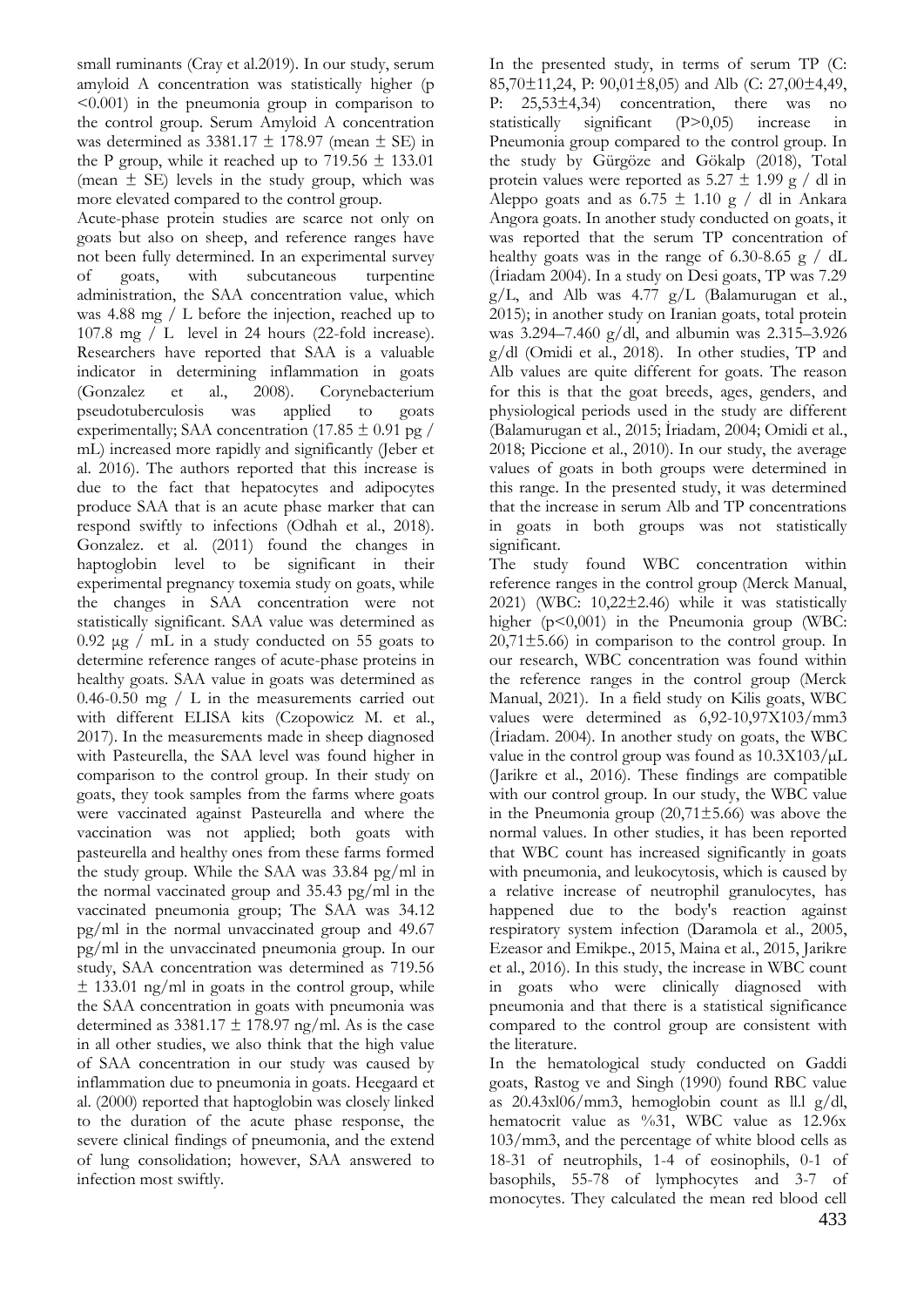volume (MCV) as 18.43, the mean red blood cell hemoglobin (MCH) as 5.1 pg, and the mean red blood cell hemoglobin concentration (MCHC) as 30.4%. In the same study, it was stated that hemoglobin and hematocrit values were characteristically higher than other breeds, and MCV was low. In another study conducted in Turkey, goats within different age ranges (6-month and 3-year-old) were examined haematologically, and the results were found as in the following: RBC value as 10.92-21.50 xl06/mm3, WBC value as 6,92-10.97x 103/mm3, hemoglobin count as 8,40- 10.72 g/dl, hematocrit value as %21.66-37.60, MCV as 19.83-17.48, MCH as 7.69-4.98 pg and MCHC as %37.38-28.45 (İriadam, 2004). In our study, the values for the control and pneumonia groups were found as in the following; RBC C: 12,79±1,39 P: 12,59±1,84 (P>0,05), WBC C: 10,22±2.46 P: 20,71±5.66 (p<0.001), HGB C: 6,70±0,75 P: 6,81±0,86 g/dl (P>0,05), HCT C: %17,06±2,13 P: 17,05±1,83 (P>0,05), MCV C: 12,76±1,08, P: 14,08±1,42 (p<0.05), MCH C:4,95 $\pm$ 0,30 P: 5,47 $\pm$ 0,60 pg (p<0.05), and MCHC C: %39,33±2,38 P: %37.38-28.45 (P>0,05). Even though there was a statistical difference among the control group in terms of MCV and MCH values, not only they were within the reference ranges (Merck Manual, 2021) but also were parallel to the control groups of other studies on goats (İriadam, 2004, Daramola et al., 2005, Jarikre et al., 2016).

## **CONCLUSION**

Considering the presented study results, it was determined that the increase in SAA concentration in serum obtained from goats in the pneumonia group accompanied the clinical symptoms of naturally infected animals, and SAA was found in minimal concentrations in the control group, which was formed by the healthy animals. Considering the results, it is thought that measuring serum amyloid A concentration as a routine would be beneficial to determine the infection severity, to choose a suitable treatment, to watch the efficiency of the selected treatment method, and would be helpful for detecting animals that show no clinical symptoms and have a subclinical course during the herd health screening in terms of veterinary medicine.

**Acknowledgments:** The current study was performed under project number: 16, SAĞ, BİL, 22 at the experimental Animal Research Farm of Afyon Kocatepe University, Turkey, after the approval of the Local Ethics Committee of Faculty of Veterinary Medicine under approval No: AKÜHADYEK-120- 16, on 08.11.2016. and all authors thanks to Afyon Kocatepe University-BAPK. Project No: 16. SAĞ. BİL. 22.

**Conflict of Interest Declaration:** The authors declare that they have no competing interests.

#### **REFERENCES**

- **Alsemgeest SPM, Kalsbeek HC, Wensing TH, Koeman JP, Ederen AM, Gruys E.** Concentrations of serum amyloid A (SAA) and Haptoglobin (Hp) as parameters of inflammatory disease in cattle. Vet Q. 1994; 16(1): 21-23.
- **Balamurugan R, Durgalakshmi R, Sheeb A.** Effect of gender on certain serum biochemical parameters of Desi goats in cauvery delta region. J Anim Nutr and Physiol. 2015; 1:34-36.
- **Bolanos-Garcia VM, Miguel RN.** On the structure and function of apolipoproteins: More than a family of lipidbinding proteins. Prog. Biophys. Mol. Biol. 2002; 883:47– 68.
- **Cray C, Zaias J, Altman NH.** Acute phase response in animals: A review. Comp. Med. 2019; 59:517–526.
- **Czopowicz M, Jordanow OS, Mickiewicz, Moroz A, Witkowski L, Markowska DI, Reczyńska D, Bagnicka E, Kaba J**. Agreement between commercial assays for haptoglobin and serum amyloid A in goats. Acta Vet Scand. 2017; 59:65-67.
- **Daniel JA, Held E, Brake DG, Wulf DM, Epperson WB.**  Evaluation of the prevalence and onset of lung lesions and their impact on growth of lambs. Am J Vet Res. 2006; 890-894.
- **Daramola JO, Adeloye AA, Fatoba TA, Soladoye AO.**  Haematological and biochemical parameters of West African Dwarf goats. Livest Res Rural Dev. 2005; 95: 115-119.
- **Davies RL, Arkinsaw S, Selander RK.** Evolutionary genetics of Pasteurella haemolytica isolates recovered from cattle and sheep. Infect Immun. 1997; 65(9): 3585-3593.
- **Eckersall PD, Bell R.** Acute phase proteins: Biomarkers of infection and inflammation in veterinary medicine. The Vet. J. 2010; 185: 23-27.
- **Ezeasor CK, Emikpe BO.** Haematological changes associated with intranasal and parenteral routes of vaccination against Peste des petits ruminants in West African dwarf goats. Comp Clin Pathol. 2015; 24:189–192.
- Fisher AD, Knight TW, Cosgrove GP, Death AF. Effects of surgical or banding castration on stres responses and behaviour of bulls. Aust. Vet. J. 2001; 79:279-284.
- **Gonzalez FH, Tecles F, Martinez-Subiela S, Tvarijonaviciute A, Soler L, Ceron JJ.** Acute phase protein response in goats. J Vet Diagn Invest. 2008.20:580–584.
- **Gökçe H, Bozukluhan K.** Important Acute Phase Proteins in Farm Animals and their Usage in Veterinary Practice. Dicle Uni. Vet. Med. J. 2009;1(1): 1- 14.
- **Gruys E, Obwolo MJ, Toussaınt M.** Diagnostic significance of the major acute phase proteins in veterinary clinical chemistry: A Rew. Vet Bull. 1994; 64:1009-1018.
- **Heegard PMH, Godson DL, Toussaınt MJM.** The acute phase response of haptoglobin and Serum Amyloid A in cattle undergoing experimental infection with bovine